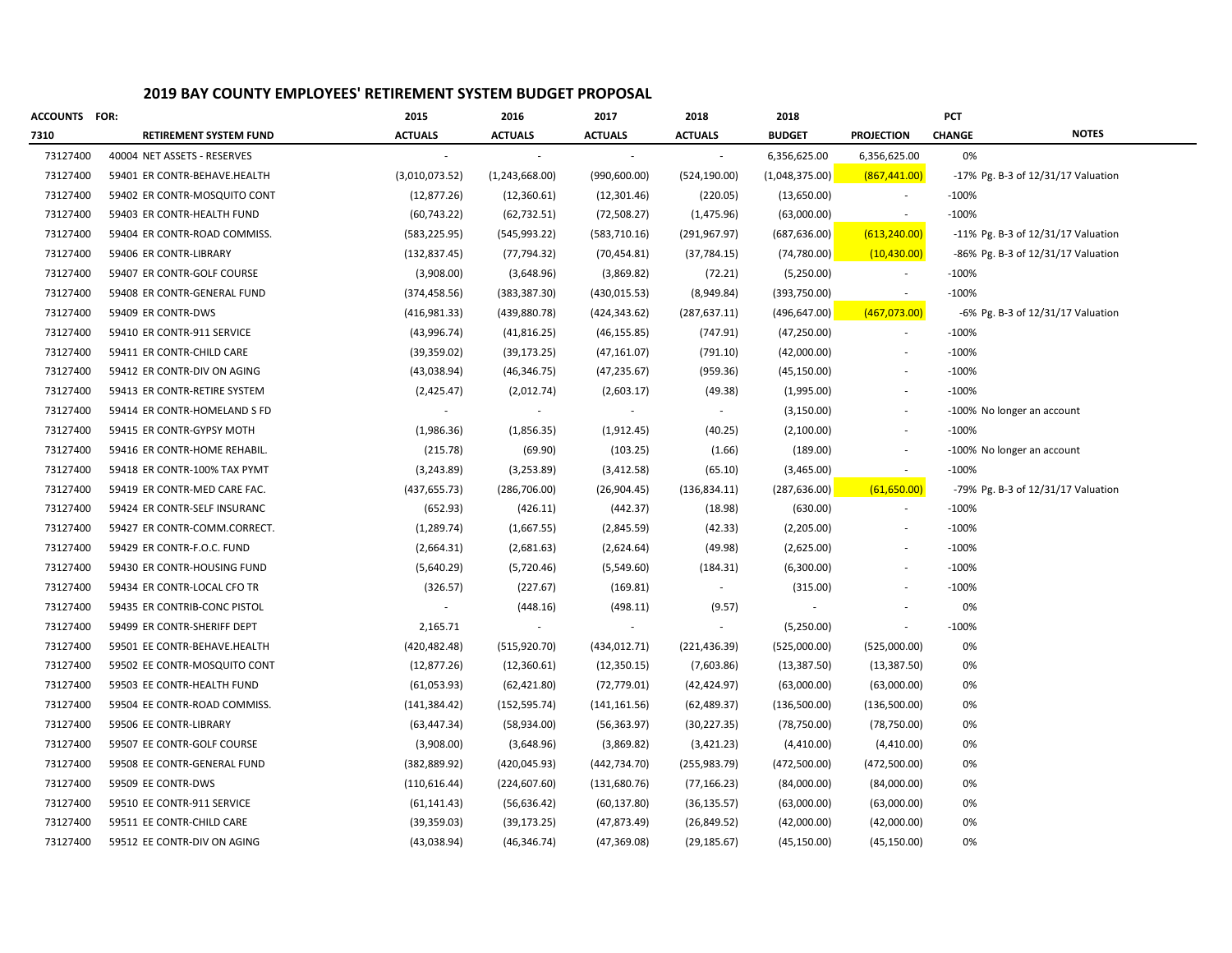| <b>ACCOUNTS FOR:</b> |                                      | 2015              | 2016              | 2017            | 2018           | 2018            |                          | PCT           |                            |
|----------------------|--------------------------------------|-------------------|-------------------|-----------------|----------------|-----------------|--------------------------|---------------|----------------------------|
| 7310                 | <b>RETIREMENT SYSTEM FUND</b>        | <b>ACTUALS</b>    | <b>ACTUALS</b>    | <b>ACTUALS</b>  | <b>ACTUALS</b> | <b>BUDGET</b>   | <b>PROJECTION</b>        | <b>CHANGE</b> | <b>NOTES</b>               |
| 73127400             | 59513 EE CONTR-RETIRE SYSTEM         | (2,425.48)        | (2,012.75)        | (2,603.17)      | (1,537.91)     | (2,310.00)      | (2,310.00)               | 0%            |                            |
| 73127400             | 59515 EE CONTR-GYPSY MOTH            | (1,986.36)        | (1,856.35)        | (1,912.45)      | (1,641.63)     | (1,995.00)      | (1,995.00)               | 0%            |                            |
| 73127400             | 59516 EE CONTR-HOME REHABIL.         | (215.78)          | (69.90)           | (103.25)        | (3.08)         | (210.00)        | $\sim$                   |               | -100% No longer an account |
| 73127400             | 59518 EE CONTR-100% TAX PYMT         | (3, 243.89)       | (3,253.89)        | (3,449.26)      | (2,070.69)     | (3,255.00)      | (3,255.00)               | 0%            |                            |
| 73127400             | 59519 EE CONTR-MED CARE FAC.         | (421, 969.14)     | (399, 590.39)     | (398, 565.32)   | (130, 265.47)  | (420,000.00)    | (420,000.00)             | 0%            |                            |
| 73127400             | 59524 EE CONTR-SELF INSURANC         | (652.92)          | (426.12)          | (442.37)        | (273.09)       | 472.50          | 472.50                   | 0%            |                            |
| 73127400             | 59527 EE CONTR-COMM.CORRECT.         | (1,412.68)        | (1,667.55)        | (2,845.59)      | (1,326.06)     | (1,575.00)      | (1,575.00)               | 0%            |                            |
| 73127400             | 59529 EE CONTR-F.O.C. FUND           | (2,541.37)        | (2,681.63)        | (2,624.64)      | (1,554.37)     | (2,625.00)      | (2,625.00)               | 0%            |                            |
| 73127400             | 59530 EE CONTR-HOUSING FUND          | (5,640.29)        | (5,720.46)        | (5,569.56)      | (3,657.91)     | (6,090.00)      | (6,090.00)               | 0%            |                            |
| 73127400             | 59534 EE CONTR.LOCAL CFO TR          | (326.58)          | (227.67)          | (169.81)        | (416.74)       | (315.00)        | (315.00)                 | 0%            |                            |
| 73127400             | 59535 EE CONTRIB-CONC PISTOL         | $\sim$            | (448.16)          | (498.11)        | (294.10)       | $\sim$          | $\sim$                   | 0%            |                            |
| 73127400             | 59599 EE CONTR-SHERIFF DEPT.         | (230, 934.03)     | (265, 101.96)     | (229, 487.94)   | (151, 428.02)  | (241,500.00)    | (241,500.00)             | 0%            |                            |
| 73127400             | 66400 INVESTMENT INTEREST/DIVIDENDS  | (5,601,459.58)    | (5,471,878.81)    | (6,001,523.65)  | (2, 115.57)    | (4,247,363.00)  | (5,000,000.00)           | 18%           |                            |
| 73127400             | 66500 GAIN ON SALE OF INVESTMENTS    | (28, 485, 927.89) | (15,073,242.78)   | (15,651,710.94) | $\sim$         | (24,026,087.00) | (25,000,000.00)          | 4%            |                            |
| 73127400             | 66501 UNREALIZED GAIN ON INVESTMENTS | $\sim$            | (10, 132, 411.87) | (41,651,313.79) |                | (3,000,000.00)  | (3,742,344.00)           | 25%           |                            |
| 73127400             | 66502 GAIN ON FOREIGN CURRENCY EXCH  | (333.93)          | (1,025.59)        | (406.03)        |                | (40,000.00)     | (1,000.00)               | -98%          |                            |
| 73127400             | 66600 SECURITIES LENDING EARNINGS    | (159, 813.33)     | (204, 605.85)     | (193,084.18)    | (1,598.49)     | (180,000.00)    | (13,200.00)              | -93%          |                            |
| 73127400             | 67104 MISCELLANOUS REVENUES          | (0.10)            | (62.32)           |                 | $\sim$         |                 | $\overline{\phantom{a}}$ | 0%            |                            |
| 73127400             | 69000 COMMISSION RECAPTURE           | (3,366.14)        | (3,647.59)        | (6,696.79)      | (285.67)       | (5,000.00)      | (5,000.00)               | 0%            |                            |
| 73127400             | 69200 CLAIMS/SETTLEMENTS/JUDGEMENTS  | (37,602.39)       | (6, 238.96)       | (35, 559.72)    | $\sim$         | (50,000.00)     | (50,000.00)              | 0%            |                            |
| 73127400             | 70300 SALARIES-ELECTED OR APPOINTED  | 43,323.48         | 34,871.99         | 45,576.38       | 28,612.77      | 52,390.00       | 54,320.00                | 4%            |                            |
| 73127400             | 70400 WAGES-CLERICAL-OTHER FULL TIME | 1,244.04          | 9,922.71          | 10,560.61       | 6,844.92       | 12,437.00       | 12,437.00                | 0%            |                            |
| 73127400             | 70401 PAY IN LIEU OF HEALTH INSURANC |                   | 1,031.31          | 1,382.88        |                | $\sim$          | $\sim$                   | 0%            |                            |
| 73127400             | 70500 TEMPORARY HELP                 | 5,364.89          |                   |                 |                | 9,000.00        | 9,000.00                 | 0%            |                            |
| 73127400             | 70501 PART TIME WAGES                | 6,841.41          |                   |                 |                |                 | $\sim$                   | 0%            |                            |
| 73127400             | 70600 OVERTIME                       | 371.62            |                   | 194.41          | 48.60          | 2,809.00        | 2,809.00                 | 0%            |                            |
| 73127400             | 70800 HOLIDAY PAY                    | 2,935.18          | 2,513.43          | 2,873.20        | 1,717.38       |                 | $\sim$                   | 0%            |                            |
| 73127400             | 71000 PER DIEM                       | 2,475.00          | 2,295.00          | 3,100.00        | 1,307.73       | 3,420.00        | 3,420.00                 | 0%            |                            |
| 73127400             | 71200 VACATION PAY                   | 3,232.66          | 2,054.27          | 4,140.35        | 1,835.73       |                 |                          | 0%            |                            |
| 73127400             | 71202 SICK PAY                       | 491.85            | 114.02            | 591.46          | 455.56         |                 |                          | 0%            |                            |
| 73127400             | 71500 SOCIAL SECURITY                | 4,435.81          | 3,763.46          | 4,906.46        | 2,917.69       | 4,962.00        | 5,109.00                 | 3%            |                            |
| 73127400             | 71600 HEALTH INSURANCE               | 11,778.60         | 6,125.14          | 6,127.20        | 7,165.29       | 10,586.00       | 11,520.00                | 9%            |                            |
| 73127400             | 71603 RETIREE HEALTH CARE CONTRIBUT. | 10,293.00         | (40,894.12)       |                 | 1,484.33       | 2,594.00        |                          | $-100%$       |                            |
| 73127400             | 71700 LIFE INSURANCE                 | 119.93            | 106.20            | 129.60          | 64.80          | 106.00          | 106.00                   | 0%            |                            |
| 73127400             | 71800 RETIREMENT                     | (18,968.02)       | 4,322.88          | 11,457.44       | 1,477.07       | 2,594.00        | 2,671.00                 | 3%            |                            |
| 73127400             | 71900 OTHER FRINGE BENEFITS (DETAIL) |                   |                   |                 |                | 1,487.00        | 1.487.00                 | 0%            |                            |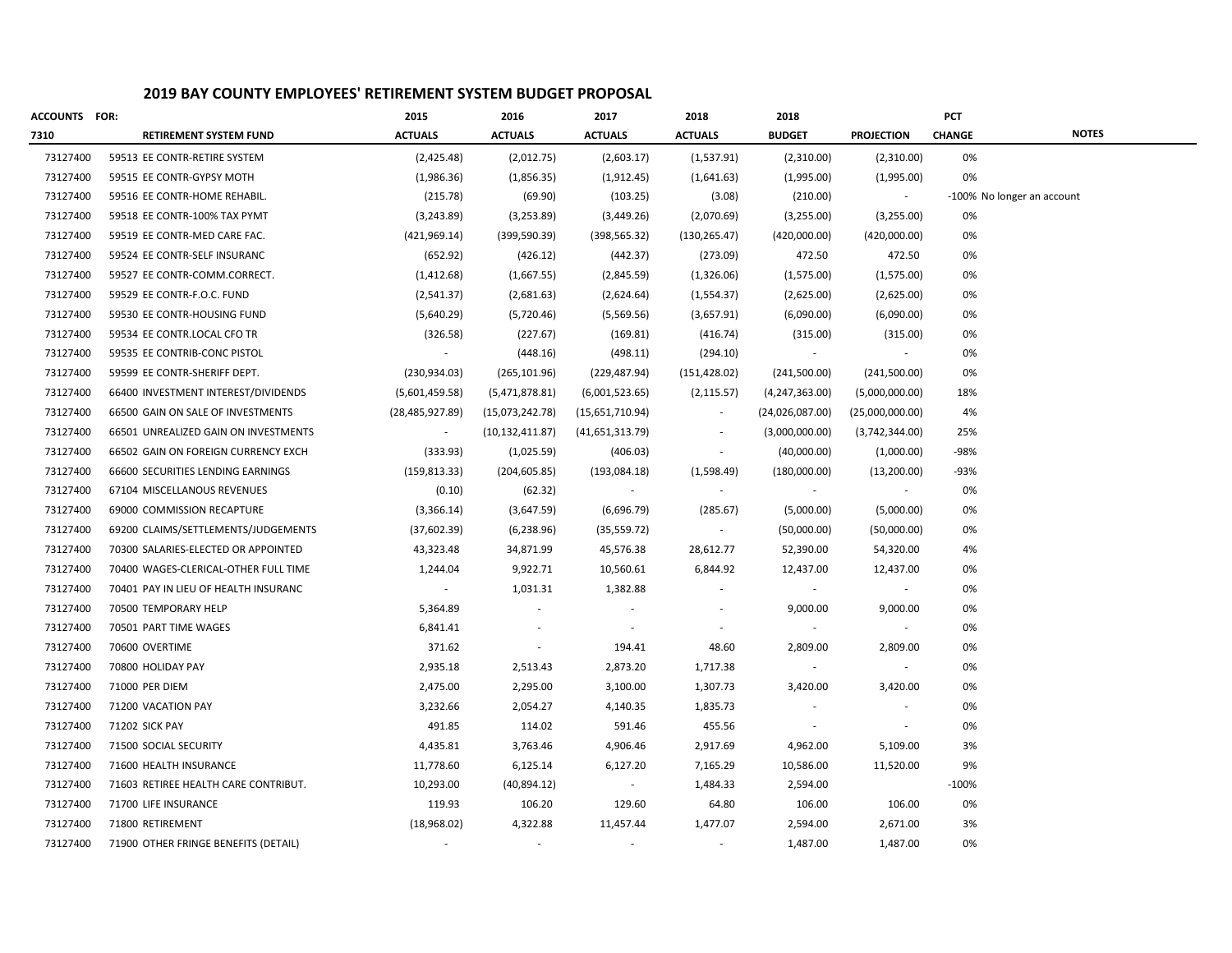| <b>ACCOUNTS FOR:</b> |                                      | 2015                     | 2016                     | 2017           | 2018                     | 2018          |                   | <b>PCT</b>    |                                            |
|----------------------|--------------------------------------|--------------------------|--------------------------|----------------|--------------------------|---------------|-------------------|---------------|--------------------------------------------|
| 7310                 | <b>RETIREMENT SYSTEM FUND</b>        | <b>ACTUALS</b>           | <b>ACTUALS</b>           | <b>ACTUALS</b> | <b>ACTUALS</b>           | <b>BUDGET</b> | <b>PROJECTION</b> | <b>CHANGE</b> | <b>NOTES</b>                               |
| 73127400             | 72100 WORKERS' COMPENSATION          | 95.51                    | 75.53                    | 97.73          | 61.43                    | 98.00         | 101.00            | 3%            |                                            |
| 73127400             | 72200 SICK AND ACCIDENT INSURANCE    | 520.75                   | 480.96                   | 878.45         | 551.98                   | 876.00        | 902.00            | 3%            |                                            |
| 73127400             | 72500 UNEMPLOYMENT COMPENSATION      | 283.51                   | 75.53                    | 97.73          | 61.43                    | 98.00         | 101.00            | 3%            |                                            |
| 73127400             | 72700 OFFICE SUPPLIES                | 807.04                   | 142.56                   | 585.00         | 45.64                    | 1,000.00      | 1,000.00          | 0%            |                                            |
| 73127400             | 72800 PRINTING AND BINDING           | 675.87                   | 34.94                    | 214.37         | 69.54                    | 500.00        | 500.00            | 0%            |                                            |
| 73127400             | 72900 POSTAGE                        | 454.33                   | 480.39                   | 1,251.17       | 194.10                   | 600.00        | 600.00            | 0%            |                                            |
| 73127400             | 73000 MAGAZINES AND PERIODICALS      | $\overline{\phantom{a}}$ | $\sim$                   | ٠              |                          | 100.00        | 100.00            | 0%            |                                            |
| 73127400             | 73301 COPIER / FAX SUPPLIES          |                          |                          |                |                          | 100.00        | 100.00            | 0%            |                                            |
| 73127400             | 74200 FOOD SUPPLIES                  | 21.20                    | 45.95                    | 143.23         | 290.65                   | 150.00        | 400.00            |               | 167% Added Trustee Education               |
| 73127400             | 75000 GAS OIL AND GREASE             | $\sim$                   | 17.62                    | $\sim$         | $\sim$                   | $\sim$        | $\sim$            | 0%            |                                            |
| 73127400             | 75100 COMPUTER SUPPLIES              | 882.42                   | 133.45                   | 41.75          | 493.79                   | 500.00        | 500.00            | 0%            |                                            |
| 73127400             | 80100 PROFESSIONAL SERVICES          | 1,567,485.21             | 1,323,756.95             | 1,550,530.24   | 934,408.23               | 1,750,000.00  | 1,750,000.00      | 0%            |                                            |
| 73127400             | 80101 ACTUARIAL SERVICES             | 39,500.00                | 66,200.00                | 65,433.64      | 34,742.86                | 50,000.00     | 70,000.00         | 40%           |                                            |
| 73127400             | 81200 MEDICAL SERVICES               | $\sim$                   | 960.00                   | $\sim$         | $\sim$                   | 1,000.00      | 1,000.00          | 0%            |                                            |
| 73127400             | 81400 INVESTMENT/BANK SERVICE CHARGE | 276,961.19               | 290,838.79               | 205,658.50     | (302.14)                 | 55,000.00     | 55,000.00         | 0%            |                                            |
| 73127400             | 81700 LEGAL FEES                     | (3,983.00)               | $\sim 100$               | $\sim$         |                          | 5,000.00      | 5,000.00          | 0%            |                                            |
| 73127400             | 81800 AUDIT FEES                     | $\sim$                   | 2,000.00                 | 2,000.00       | $\sim$                   | 2,500.00      | 2,500.00          | 0%            |                                            |
| 73127400             | 81900 CONSULTANTS                    | 140,000.00               | 154,000.00               | 154,000.00     | 115,500.00               | 175,000.00    | 175,000.00        | 0%            |                                            |
| 73127400             | 82000 MEMBERSHIPS AND DUES           | 110.00                   | 1,050.00                 | 750.00         |                          | 1,000.00      | 1,000.00          |               | 0% NCPERS - 250, NAPPA - 300, MAPERS - 100 |
| 73127400             | 82900 FILING FEES                    | 85.00                    |                          |                |                          | 200.00        | 200.00            | 0%            |                                            |
| 73127400             | 85200 TELEPHONE                      | 116.67                   | 138.14                   | 43.42          | 61.25                    | 200.00        | 200.00            | 0%            |                                            |
| 73127400             | 86100 CONFERENCE FEES & EXPENSES     | 11,228.12                | 17,467.10                | 15,998.28      | 11,807.59                | 15,000.00     | 15,000.00         |               | 0% MAPERS Bellaire & Kalamazoo, MI         |
| 73127400             | 86500 STATE TRAVEL MILEAGE           | 1,637.82                 | 2,628.74                 | 3,167.06       | 739.70                   | 2,700.00      | 3,500.00          | 30%           |                                            |
| 73127400             | 86600 LOCAL TRAVEL MILEAGE           | 252.41                   | 206.24                   | 196.94         | 60.75                    | 300.00        | 300.00            | 0%            |                                            |
| 73127400             | 87500 PENSION PAYMENTS               | 16,234,641.86            | 16,953,467.80            | 17,637,593.91  | 9,235,653.81             | 18,000,000.00 | 19,000,000.00     | 6%            |                                            |
| 73127400             | 90000 PRINTING/PUBLISHING/ADVERTISI  | $\overline{\phantom{a}}$ | $\overline{\phantom{a}}$ | 1,756.50       | $\overline{\phantom{a}}$ | 200.00        | 200.00            | 0%            |                                            |
| 73127400             | 90100 LEGAL NOTICES                  |                          |                          |                |                          | 500.00        | 500.00            | 0%            |                                            |
| 73127400             | 93100 EQUIPMENT REPAIR & MAINTENANCE |                          |                          |                |                          | 200.00        | 200.00            | 0%            |                                            |
| 73127400             | 93700 HARD/SOFTWARE REPAIR & MAINT   | 11,175.00                | 7,700.00                 | 7,900.00       |                          | 7,911.00      | 8,000.00          | 1%            |                                            |
| 73127400             | 94601 EQUIPMENT RENTAL-COPY MACHINES | 763.84                   | 597.18                   | 535.27         | 241.99                   | 3,813.00      | 800.00            | -79%          |                                            |
| 73127400             | 95500 MISCELLANEOUS                  | 8,363.30                 | 2,273.53                 |                |                          | 500.00        | 500.00            | 0%            |                                            |
| 73127400             | 95600 INDIRECT COST EXPENSE          | 110,094.00               | 259,947.00               | 196,335.00     | 39,737.83                | 68,122.00     | 104,060.00        |               | 53% Per Finance                            |
| 73127400             | 96000 EDUCATION AND TRAINING         | 2,997.50                 |                          |                |                          | 1,500.00      | 1,500.00          | 0%            |                                            |
| 73127400             | 96200 LOSS ON DISPOSAL OF ASSET      | 5,860,705.96             | 6,415,592.22             | 3,343,221.71   |                          | 9,000,000.00  | 9,000,000.00      | 0%            |                                            |
| 73127400             | 96201 UNREALIZED LOSS ON INVESTMENTS | 24,081,437.22            |                          |                |                          | 1,000,000.00  | 1,000,000.00      | 0%            |                                            |
| 73127400             | 96203 LOSS ON FOREIGN CURRENCY EXCH  | 9.09                     | 654.31                   |                |                          | 100,000.00    | 100,000.00        | 0%            |                                            |